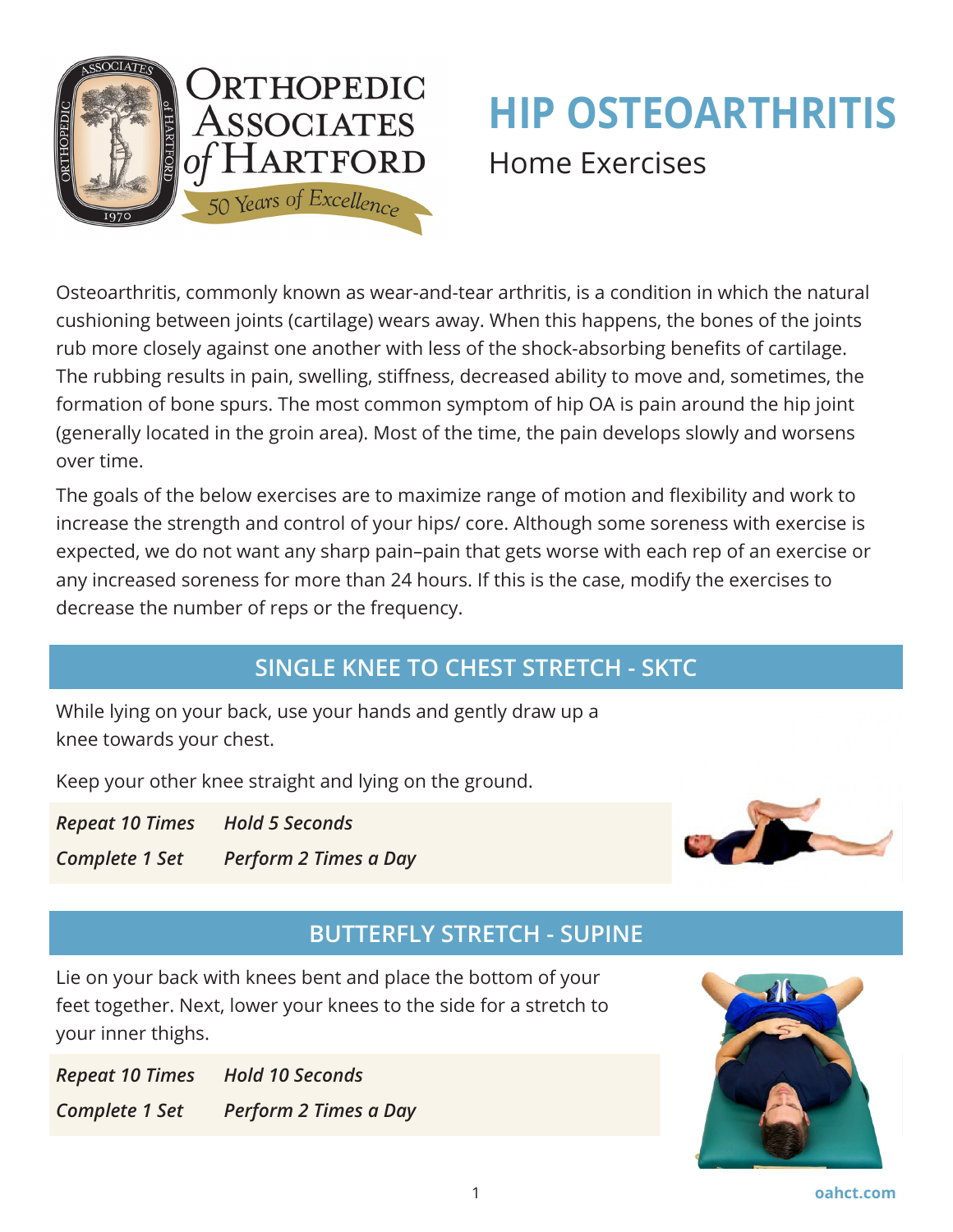## **HAMSTRING STRETCH WITH TOWEL**

While lying down on your back, hook a towel or strap under your foot and draw up your leg until a stretch is felt along the backside of your leg.

Keep your knee in a straightened position during the stretch.

*Repeat 3 Times Hold 30 Seconds Complete 1 Set Perform 2 Times a Day*

## **PIRIFORMIS STRETCH (Figure Four)**

While lying down, bend up one knee keeping the foot on the mat or floor. Bend opposite leg and cross ankle over the bent knee. Gently push inside of crossed leg at knee. You should feel the stretch in the back of the buttock of crossed leg.

*Repeat 3 Times Hold 30 Seconds Complete 1 Set Perform 2 Times a Day*

# **PELVIC TILT SUPINE**

Lie on your back with your knees bent. Next, arch your low back and then flatten it repeatedly. Your pelvis should tilt forward and back during the movement. Move through a comfortable range of motion.

*Repeat 10 Times Hold 5 Seconds Complete 1 Set Perform 2 Times a Day*

## **HEEL BRIDGING**

While lying on your back, tighten your lower abdominals, squeeze your buttocks, lift your toes and then raise your buttocks off the floor/bed as creating a "Bridge" with your body. You should be pressing through your heels the entire time.

*Repeat 10 Times Hold 1 Second Complete 2 Sets Perform 2 Times a Day*